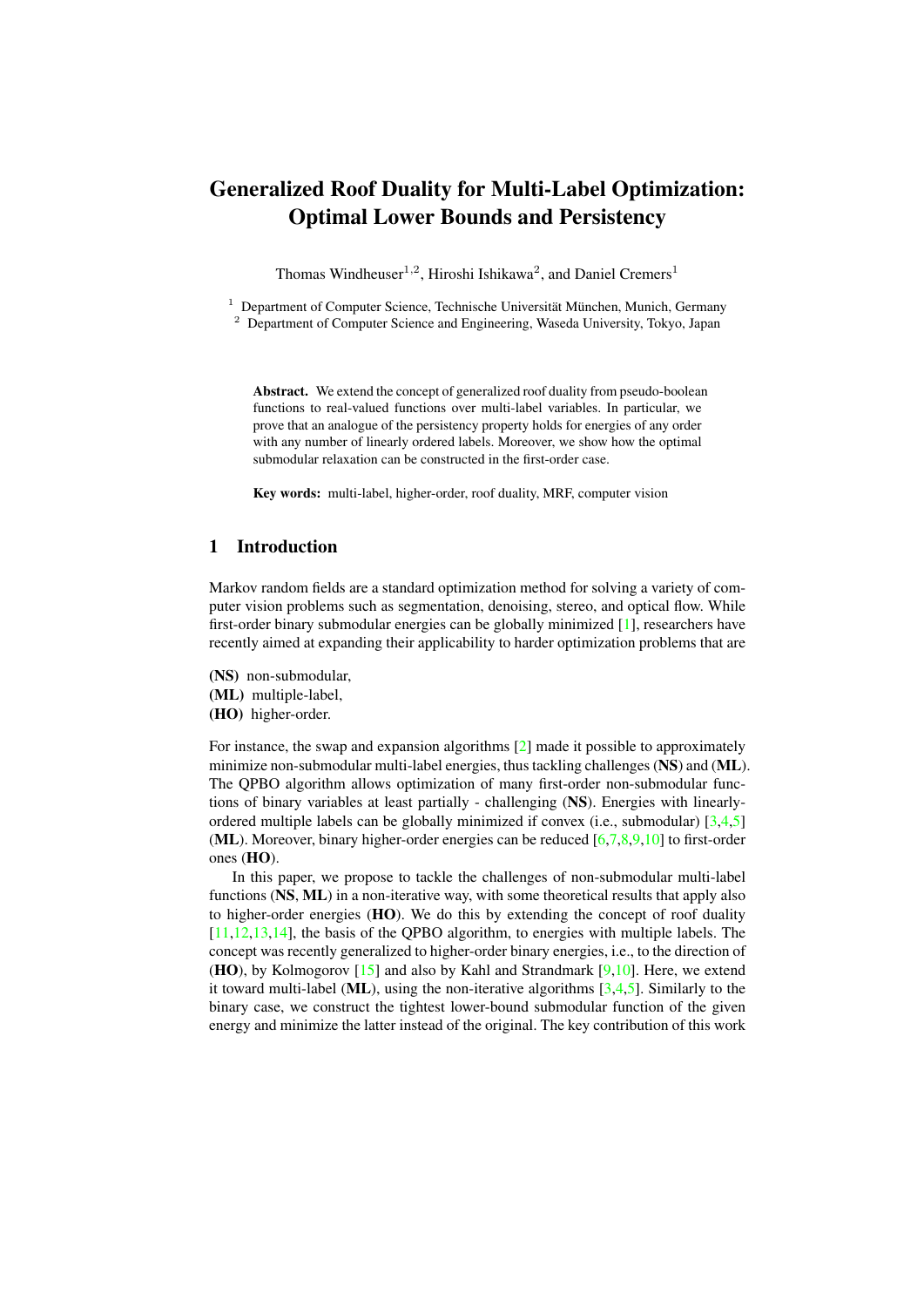<span id="page-1-1"></span>

<span id="page-1-0"></span>Fig. 1. Image denoising as an example application of the generalized roof dual The task of removing noise from an image can be modelled as the problem of optimizing the (generally NP-hard) multi-label functional [\(20\)](#page-7-0). (Original image on the left and gaussian noise with  $\sigma = 0.2$  added to the second image from the left.) We show that (given a fixed ordering of the labels) the optimal submodular relaxation that yields the maximum lower bound of the functional can be computed in polynomial time. This maximum lower bound is called the generalized roof dual. Due to the Persistency Theorem [1,](#page-4-0) the computed optimal solution to the submodular relaxation guarantees, for each pixel, the intensity value of an optimal solution of the original optimization problem to be in a certain range. The image second from the right shows the lower bounds of these ranges and the rightmost image shows the upper bounds. On average, only 1.2 intensity values out of 40 per pixel and color channel are possible candidates for the optimal solution. Thus each of the solutions to the relaxed problem is very close to the optimal solution of the original problem.

is to prove that an analogue of the persistency property also holds for energies of any order with any number of linearly ordered labels.

Moreover, we show how the optimal submodular relaxations can be constructed in the first-order case. This construction turns out to coincide with the algorithm of Kohli et al. [\[16\]](#page-13-11), which tries to tackle first-order multi-label problems and also has the persistency property. In this regard we show that the algorithm of  $[16]$  actually computes the optimal submodular relaxation in the sense of generalized roof duality.

The meaning of Theorem [1,](#page-4-0) the main result of this paper that proves the persistency property, is illustrated in Figure [1.](#page-1-0) The persistency gives us information about an optimal labeling in the form of the range of labels at each pixel in which an optimal label must lie. In the case of binary QPBO, we acquire no information at all if a pixel is not labeled. In contrast, according to the multi-label generalization presented in this paper, we can often exclude labels that are definitely not part of any optimal solution even if we do not get a partial labeling, effectively reducing the search space of the optimization problem.

The paper is structured as follows. In the next section, we fix notation. In section 3, we define the generalized roof dual for multi-label energies. In section 4, we discuss the main theorem of this paper, which says that a persistency property holds for the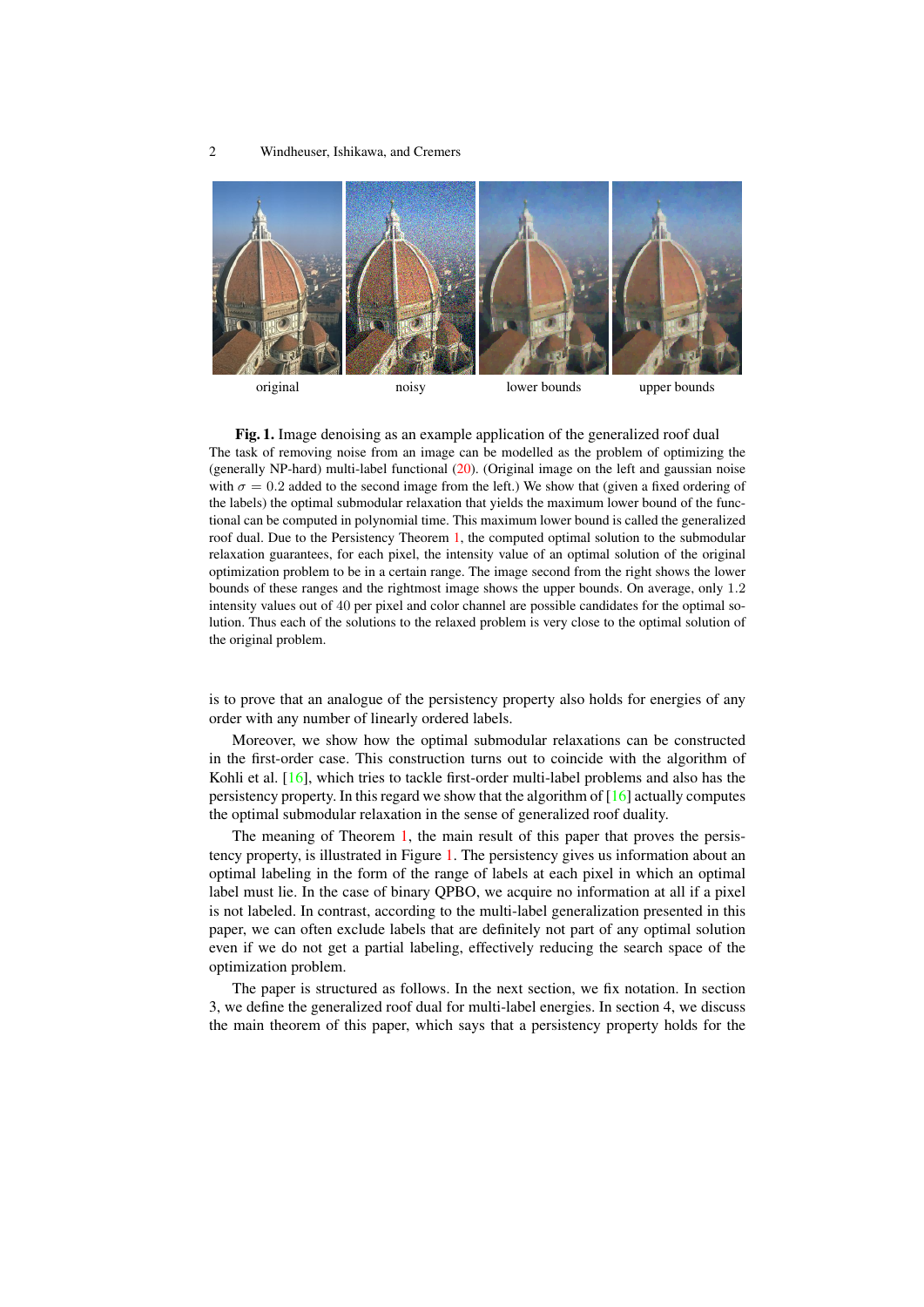generalized roof dual for multi-label energies of any order. In section 5, we give a closed-formula optimum lower bound in the case of first order energies. In section 6, the exact construction of the optimal submodular relaxation of given general first-order multi-label function is explained. The experimental section 7 investigates our approach of computing the generalized roof dual in an image denoising example. To improve readability we deferred all proves to the appendix.

## 2 Notation

Throughout this paper, we deal with variables that can take values in a finite label set with a linear order. Thus, whenever we use such a label set  $\mathcal{L}$ , we identify it with  $\mathcal{L}$  :=  $\{0, \ldots, \ell-1\}$ . We define the negation of a scalar multi-labeled variable  $x \in \mathcal{L}$  analogous to its boolean counterpart by

$$
\overline{x} := \ell - (x+1).
$$

For vectors  $x \in \mathcal{L}^n$  we extend the operators  $\overline{\cdot}, +, -, \min$ , and  $\max$  component-wise.

## 3 Generalizing Roof Duality to Multi-Label Problems

The goal of multi-label minimization is to minimize a real-valued function  $f : \mathcal{L}^n \to \mathbb{R}$ of *n* variables that can take values from a finite set  $\mathcal{L}$ , called the label set:

<span id="page-2-0"></span>
$$
\min_{\mathbf{x}\in\mathcal{L}^n}f(\mathbf{x}).
$$

Of course, this problem is at least as hard as pseudo-boolean optimization (which is the special case that the set  $\mathcal L$  contains only two values). It is easier to minimize the following submodular function that gives a lower bound of  $f$ :

<span id="page-2-3"></span><span id="page-2-1"></span>
$$
\min_{(\mathbf{x},\mathbf{y})\in \mathcal{L}^{2n}} g(\mathbf{x},\mathbf{y}),
$$

where  $g: \mathcal{L}^{2n} \to \mathbb{R}$  is such that

$$
\forall \mathbf{x} \in \mathcal{L}^n : g(\mathbf{x}, \overline{\mathbf{x}}) = f(\mathbf{x}),\tag{1}
$$

$$
g \text{ is submodular, and} \tag{2}
$$

$$
\forall (\mathbf{x}, \mathbf{y}) \in \mathcal{L}^{2n} : g(\mathbf{x}, \mathbf{y}) = g(\overline{\mathbf{y}}, \overline{\mathbf{x}}) \text{ (symmetry)}.
$$
 (3)

Property [\(1\)](#page-2-0) assures that the image of  $f$  is included in the image of  $g$ . As a consequence,

<span id="page-2-2"></span>
$$
\min_{(\mathbf{x}, \mathbf{y}) \in \mathcal{L}^{2n}} g(\mathbf{x}, \mathbf{y}) \le \min_{\mathbf{x} \in \mathcal{L}^n} f(\mathbf{x})
$$

and the minimum of g is a lower bound of f. The symmetry property  $(3)$  allows to prove a persistency statement, which allows to obtain a partial labeling of  $f$  from a minimizer of  $g$  and will be explained later. The central property that makes  $g$  easier to solve than  $f$  is the submodularity. Originally defined for pseudo-boolean functions, it can be extended to linearly-ordered multi-labeled functions as well.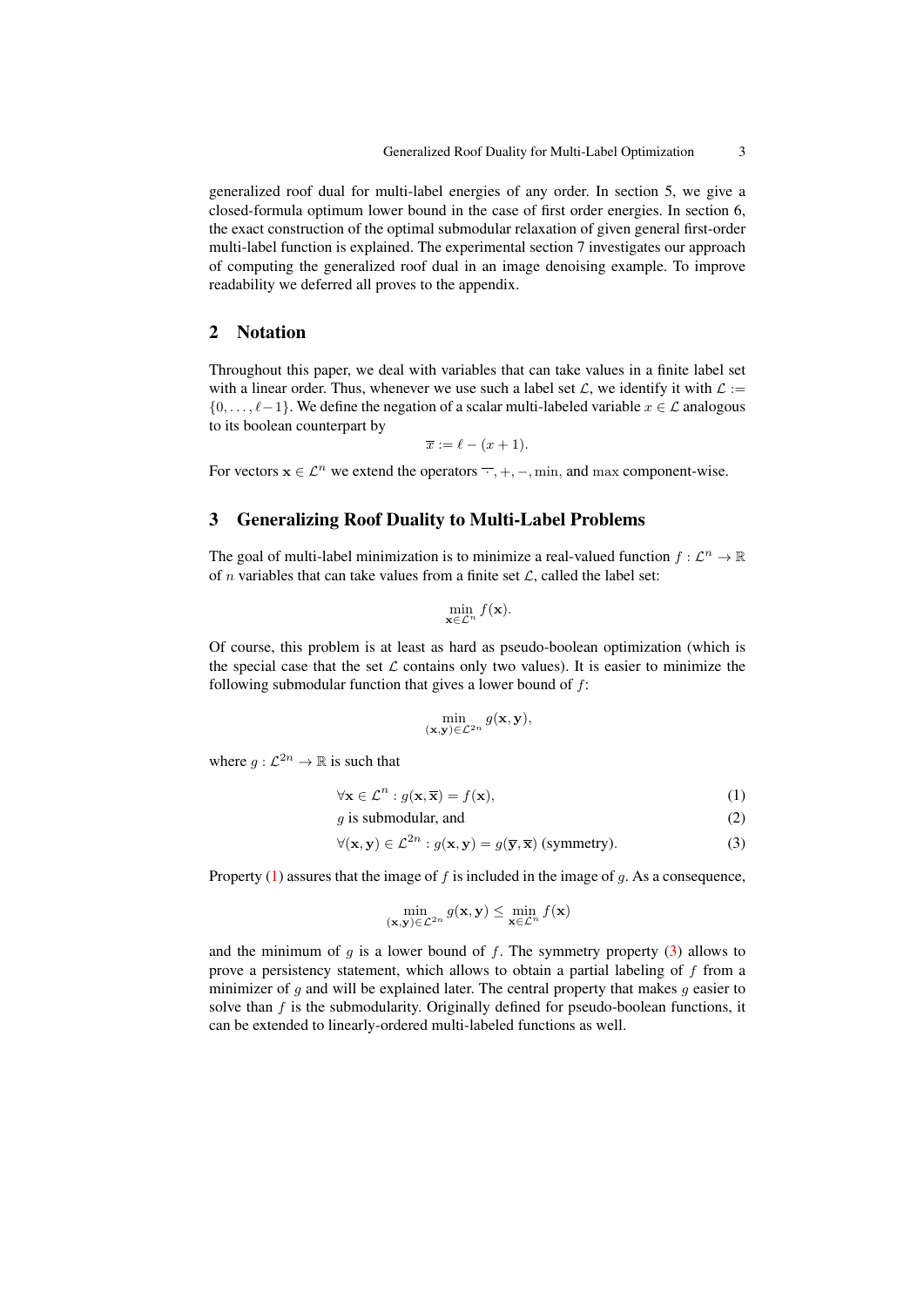<span id="page-3-3"></span>**Definition 1** ([\[17\]](#page-13-12)). *Given a linearly-ordered finite set*  $\mathcal{L} = \{0, \ldots, \ell - 1\}$ , *a function*  $\theta : \mathcal{L} \times \mathcal{L} \to \mathbb{R}$  *is said to be submodular if for any four labels*  $x_1, x_2, y_1, y_2 \in \mathcal{L}$  *that satisfy*  $x_1 < x_2, y_1 < y_2$ *, the inequality* 

$$
\theta(x_1, y_1) + \theta(x_2, y_2) \le \theta(x_1, y_2) + \theta(x_2, y_1)
$$

*holds.*

**Definition 2** ([\[17\]](#page-13-12)). *Given a function*  $g : \mathcal{L}^n \to \mathbb{R}$  and  $\mathbf{z} \in \mathcal{L}^n$ , the projection of g to its *i*-th and *j*-th components  $(i, j \in \{1, \ldots, n\}, i < j)$  is

$$
g_{[i,j,\mathbf{z}]}(x,y) := g(z_1,\ldots,z_{i-1},x,z_{i+1},\ldots,z_{j-1},y,z_{j+1},\ldots,z_n).
$$

*Then the function g is said to be submodular if for all*  $i, j \in \{1, \ldots, n\}, i < j$  *and all*  $z \in \mathcal{L}^n$  the projection  $g_{[i,j,z]}$  is submodular.

This definition of submodularity is due to Flach and Schlesinger [\[17\]](#page-13-12), who denominate it as subconvexity. Throughout this paper will will use the term submodularity to emphasize the connection to pseudo-boolean optimization.

For a given f, there are infinitely many choices for q in general. Since q is a lower bound, one is interested in finding the q with the highest minimum and thus the highest lower bound for f.

$$
\max_{g} \min_{(\mathbf{x}, \mathbf{y}) \in \mathcal{L}^{2n}} g(\mathbf{x}, \mathbf{y})
$$
  
s. t. g satisfies (1)-(3). (4)

We call the maximum of [\(4\)](#page-2-2) the *generalized roof dual* of f. This is clearly a generalization of the generalized roof dual by Kahl and Strandmark  $[9,10]$  $[9,10]$ . In this paper, we will show that their persistency guarantees still hold even if we move from functions on boolean variables to functions on multi-labeled variables.

It would be beneficial if the whole optimization problem could be stated as a linear program. We will see later that the requirements  $(1)(3)$  $(1)(3)$  (and with some additional assumptions [\(2\)](#page-2-3)) can be expressed by linear constraints. The (potentially) higher-order objective function  $g$  can also be transformed into linear constraints by introducing a variable  $l$  for the minimum of  $q$ :

<span id="page-3-0"></span>
$$
\max_{g,l} l
$$
\ns. t.  $\forall (\mathbf{x}, \mathbf{y}) \in \mathcal{L}^{2n} : g(\mathbf{x}, \mathbf{y}) \ge l$ \n  
\ng satisfies (1)-(3). (5)

Keep in mind that the number of constraints including  $l$  can be exponential in  $n$ .

We end this section by stating that the symmetry constraint does not affect the maximum of  $(5)$ .

**Lemma 1.** *Given a function*  $f : \mathcal{L}^n \to \mathbb{R}$ *, there exists a*  $g^* : \mathcal{L}^{2n} \to \mathbb{R}$  *defined by* 

<span id="page-3-2"></span><span id="page-3-1"></span>
$$
(g^*, l^*) \in \arg\max_{g,l} l
$$
  
s. t.  $\forall (\mathbf{x}, \mathbf{y}) \in \mathcal{L}^{2n} : g(\mathbf{x}, \mathbf{y}) \ge l$   
 $\forall \mathbf{x} \in \mathcal{L}^n : g(\mathbf{x}, \overline{\mathbf{x}}) = f(\mathbf{x}),$   
g is submodular, (6)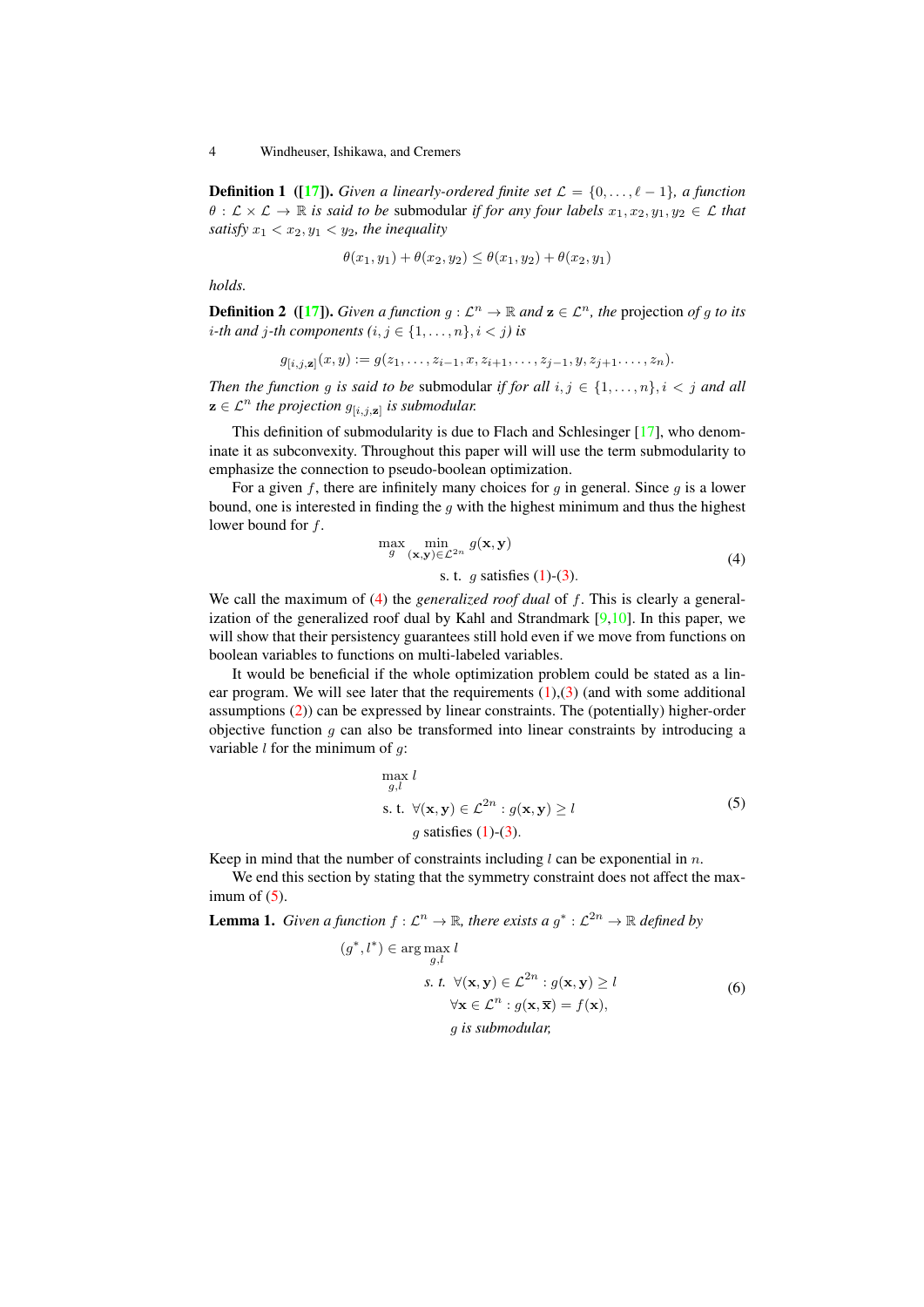such that  $g^*$  is symmetric, i.e.  $\forall x, y \in \mathcal{L}^n : g^*(x, y) = g^*(\overline{y}, \overline{x})$ .

### 4 Persistency

In this section, we show that a global minimizer of any submodular relaxation  $g$  of  $f$ defines a range in which a global minimum of f must lie. Moreover moving any point into this range does not increase the energy with respect to  $f$ . This property is called *persistency*.

We begin by defining the subset  $S^n \subset \mathcal{L}^{2n}$  as

<span id="page-4-1"></span>
$$
\mathcal{S}^n := \{(\mathbf{x}, \mathbf{y}) \in \mathcal{L}^{2n} \mid \forall i \in \{1, \dots, n\} : x_i + y_i < \ell\}.
$$

The following lemma tells us that there is alway a minimizer of g lying in  $\mathcal{S}^n$ :

<span id="page-4-3"></span>**Lemma 2.** For any submodular symmetric function  $g: \mathcal{L}^{2n} \to \mathbb{R}$  the following state*ment is true:*

$$
\forall \mathbf{x}, \mathbf{y} \in \mathcal{L}^n : g(\mathbf{x}, \mathbf{y}) \ge g(\min(\mathbf{x}, \overline{\mathbf{y}}), \min(\overline{\mathbf{x}}, \mathbf{y})).
$$
\n(7)

*Since*  $(\min(\mathbf{x}, \overline{\mathbf{y}}), \min(\overline{\mathbf{x}}, \mathbf{y})) \in S^n$ , there always exists a point in  $S^n$  that minimizes g.

Equation [\(7\)](#page-4-1) allows us to transform any minimizer of  $g$  into an element of  $S<sup>n</sup>$  that still minimizes g. Interestingly a point  $(x, y) \in S<sup>n</sup>$  defines a range of labels for each variable, since for any *i* the inequalities  $1 \le x_i \le \overline{y}_i \le \mathcal{L}$  are true. The next definition fixes the projection of a point in  $\mathcal{L}^n$  onto these ranges.

<span id="page-4-2"></span>**Definition 3.** For any point  $x \in \mathcal{L}^n$  and  $(x^*, y^*) \in \mathcal{S}^n$ , the overwrite operator  $\mathcal{L}^n \times$  $S^n \to \mathcal{L}^n$  denoted by  $\mathbf{x} \leftarrow (\mathbf{x}^*, \mathbf{y}^*)$  is defined component-wise by

$$
\begin{aligned} \left[\mathbf{x} \leftarrow (\mathbf{x}^*, \mathbf{y}^*)\right]_i = \begin{cases} x_i^* & \text{if } x_i < x_i^*, \\ \overline{y}_i^* & \text{if } x_i > \overline{y}_i^*, \\ x_i & \text{otherwise.} \end{cases} \end{aligned}
$$

Now we come to the central persistency statement that tells us that parts of the minimizer of g can be optimal for function f. We can overwrite any point  $x \in \mathcal{L}^n$  by these parts and still get a lower or equal value for  $f$ .

<span id="page-4-0"></span>**Theorem 1** (Persistency). Let g be a function satisfying [\(1\)](#page-2-0)-[\(3\)](#page-2-1) and  $(x^*, y^*) \in S^n$  be a *minimizer of g, then*  $\forall x \in \mathcal{L}^n : f(x \leftarrow (x^*, y^*)) \le f(x)$ *. In particular, if*  $x \in \arg \min(f)$ *, then also*  $\mathbf{x} \leftarrow (\mathbf{x}^*, \mathbf{y}^*) \in \arg \min(f)$ .

Theorem [1](#page-4-0) tells us that, similarly to binary labeling, if  $x_i^* = \overline{y}_i^*$  then setting  $x_i = x_i^*$ is an optimal choice. It does not increase the energy, no matter what the other values of x are. What is different in the multi-label case is that a label pair  $x_i^*, y_i^*$  contains information about an optimal labeling of f even if  $x_i^* < \overline{y}_i^*$ . Combining Theorem [1](#page-4-0) and Definition  $3$  for any optimizer  $x$  of  $f$ , we can assume without loss of generality that the value of variable  $x_i$  satisfies  $x_i^* \leq x_i \leq \overline{y}_i^*$ . If  $x_i$  lies outside these boundaries we can move it into the inside without losing the optimality of  $x$ . Thus, labels outside the range  $\{x_i^*, \ldots, \overline{y_i^*}\}$  don't have to be taken into account when optimizing f. This effectively reduces the search space of the optimization problem. Only in the case where  $(\mathbf{x}^*, \mathbf{y}^*) = (0, 0)$  we do not acquire any information at all.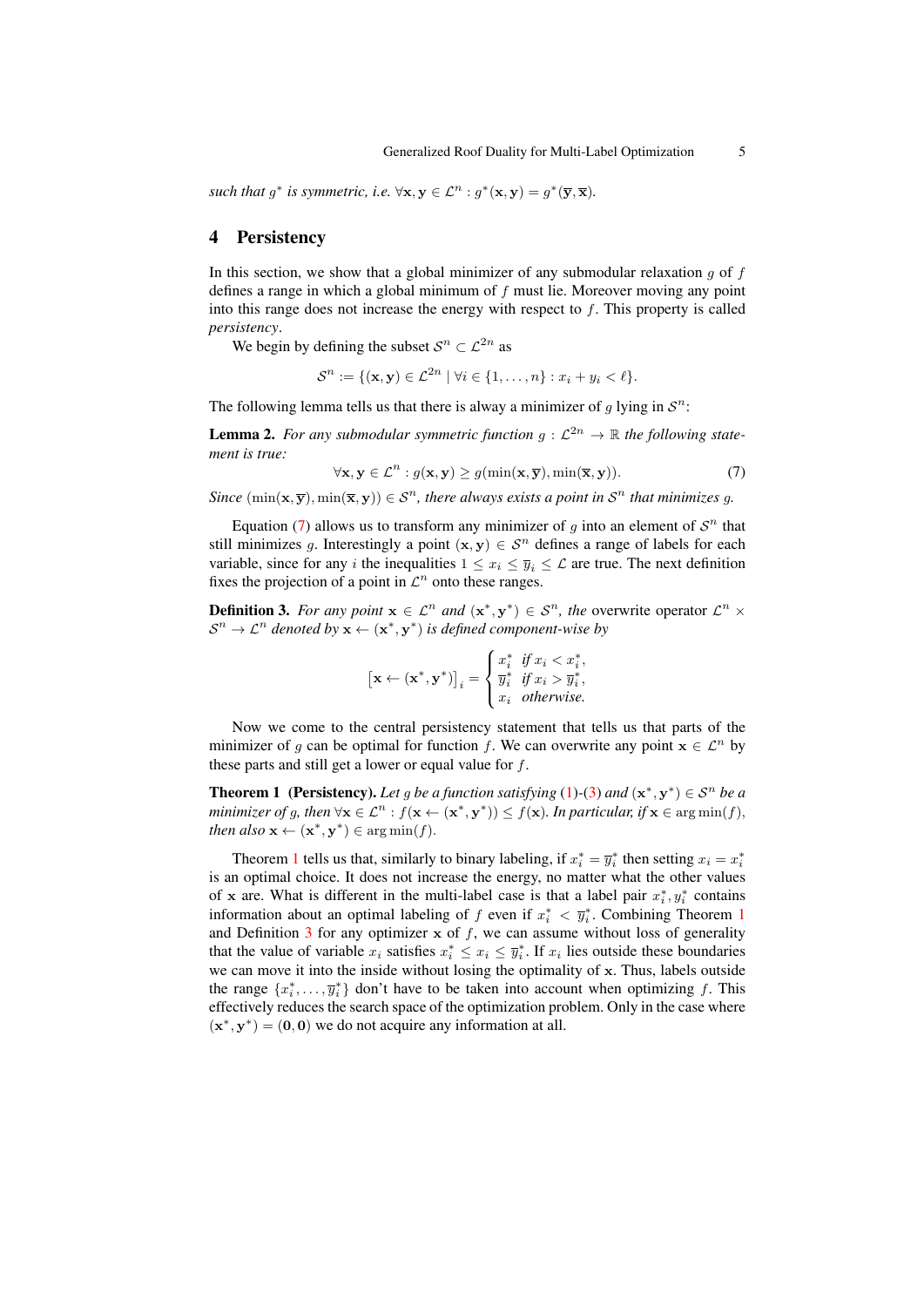### 5 First Order Case

We show that if f has degree 2 the optimum  $g$  of [\(4\)](#page-2-2) can be expressed by a closed formula. First, note that any degree 2 function can be written in the form

<span id="page-5-0"></span>
$$
f(\mathbf{x}) = \sum_{i < j} \gamma_{ij}(x_i, x_j),\tag{8}
$$

by adding the terms of the form  $\gamma_{ji}(x_j, x_i)$  with  $i < j$  to  $\gamma_{ij}(x_i, x_j)$  and those of the form  $\gamma_i(x_i)$  and  $\gamma_i(x_i, x_i)$  to one of the terms of the form  $\gamma_{ij}(x_i, x_j)$  or  $\gamma_{ki}(x_k, x_i)$ .

We begin by fixing a representation of  $g$  that directly includes the symmetry constraint  $(3)$ .

**Lemma 3.** Any symmetric function  $g : \mathcal{L}^{2n} \to \mathbb{R}$  of degree 2 can be represented as

<span id="page-5-8"></span><span id="page-5-6"></span>
$$
g(\mathbf{x}, \mathbf{y}) := \frac{1}{2} \sum_{i \leq j} \left( \theta_{ij}(x_i, x_j) + \theta_{ij}(\overline{y}_i, \overline{y}_j) + \theta'_{ij}(x_i, \overline{y}_j) + \theta'_{ij}(\overline{y}_i, x_j) \right)
$$
(9)

*using a set of functions*  $\theta := {\theta_{ij}, \theta'_{ij}}_{i \leq j}$ , which we call a parameter set of g.

Let f be given in the form [\(8\)](#page-5-0) (we assume  $\gamma_{ii}(x, y) = 0$ ) and compare it with

<span id="page-5-9"></span>
$$
g(\mathbf{x}, \overline{\mathbf{x}}) := \sum_{i \leq j} \left( \theta_{ij}(x_i, x_j) + \theta'_{ij}(x_i, x_j) \right).
$$

<span id="page-5-7"></span>**Lemma 4.** *If g satisfies*  $f(x) = g(x, \overline{x})$ *, there is a parameter set*  $\theta$  *of g that satisfies* 

<span id="page-5-4"></span>
$$
\gamma_{ij}(x,y) = \theta_{ij}(x,y) + \theta'_{ij}(x,y) \text{ for all } i \leq j. \tag{10}
$$

Let us denote

$$
\alpha_{ij}(x_1, x_2, y_1, y_2) := \gamma_{ij}(x_1, y_1) + \gamma_{ij}(x_2, y_2) - \gamma_{ij}(x_1, y_2) - \gamma_{ij}(x_2, y_1),
$$
  

$$
\alpha_{ij}^{-}(x_1, x_2, y_1, y_2) := \min(0, \alpha_{ij}(x_1, x_2, y_1, y_2)),
$$

and for a parameter set  $\theta$  of  $q$ ,

$$
\beta_{ij}^{\theta}(x_1, x_2, y_1, y_2) := \theta_{ij}(x_1, y_1) + \theta_{ij}(x_2, y_2) - \theta_{ij}(x_1, y_2) - \theta_{ij}(x_2, y_1), \text{ and}
$$
  

$$
\beta_{ij}^{'\theta}(x_1, x_2, y_1, y_2) := \theta_{ij}'(x_1, y_1) + \theta_{ij}'(x_2, y_2) - \theta_{ij}'(x_1, y_2) - \theta_{ij}'(x_2, y_1).
$$

Now we can rewrite our optimization problem [\(4\)](#page-2-2) as

$$
\max_{\theta} \min_{\mathbf{x}, \mathbf{y} \in \mathcal{L}^{2n}} g(\mathbf{x}, \mathbf{y})
$$
\n
$$
= \frac{1}{2} \sum_{i \leq j} \left( \theta_{ij}(x_i, x_j) + \theta_{ij}(\overline{y}_i, \overline{y}_j) + \theta'_{ij}(x_i, \overline{y}_j) + \theta'_{ij}(\overline{y}_i, x_j) \right)
$$
\ns. t.  $\forall i \leq j : \forall x, y \in \mathcal{L}:$   $\gamma_{ij}(x, y) = \theta_{ij}(x, y) + \theta'_{ij}(x, y),$ \n(12)

$$
s.t. \forall i \leq j \cdot \forall x, y \in \mathcal{L}.
$$

<span id="page-5-2"></span><span id="page-5-1"></span>
$$
\forall i \leq j : \forall x_1, x_2, y_1, y_2 \in \mathcal{L}, x_1 \prec x_2, y_1 \prec y_2 : 0 \geq \beta_{ij}^*(x_1, x_2, y_1, y_2), \quad (13)
$$

<span id="page-5-3"></span>
$$
\forall i \leq j : \forall x_1, x_2, y_1, y_2 \in \mathcal{L}, x_1 \prec x_2, y_1 \prec y_2 : 0 \leq \beta_{ij}^{'\theta}(x_1, x_2, y_1, y_2), \qquad (14)
$$

<span id="page-5-5"></span>Note that because of [\(12\)](#page-5-1) and  $\gamma_{ii}(x, y) = 0$ ,  $\theta_{ii}(x, y) = -\theta'_{ii}(x, y)$  and therefore for  $i = j$ [\(13\)](#page-5-2) is automatically satisfied if [\(14\)](#page-5-3) is, and vice versa.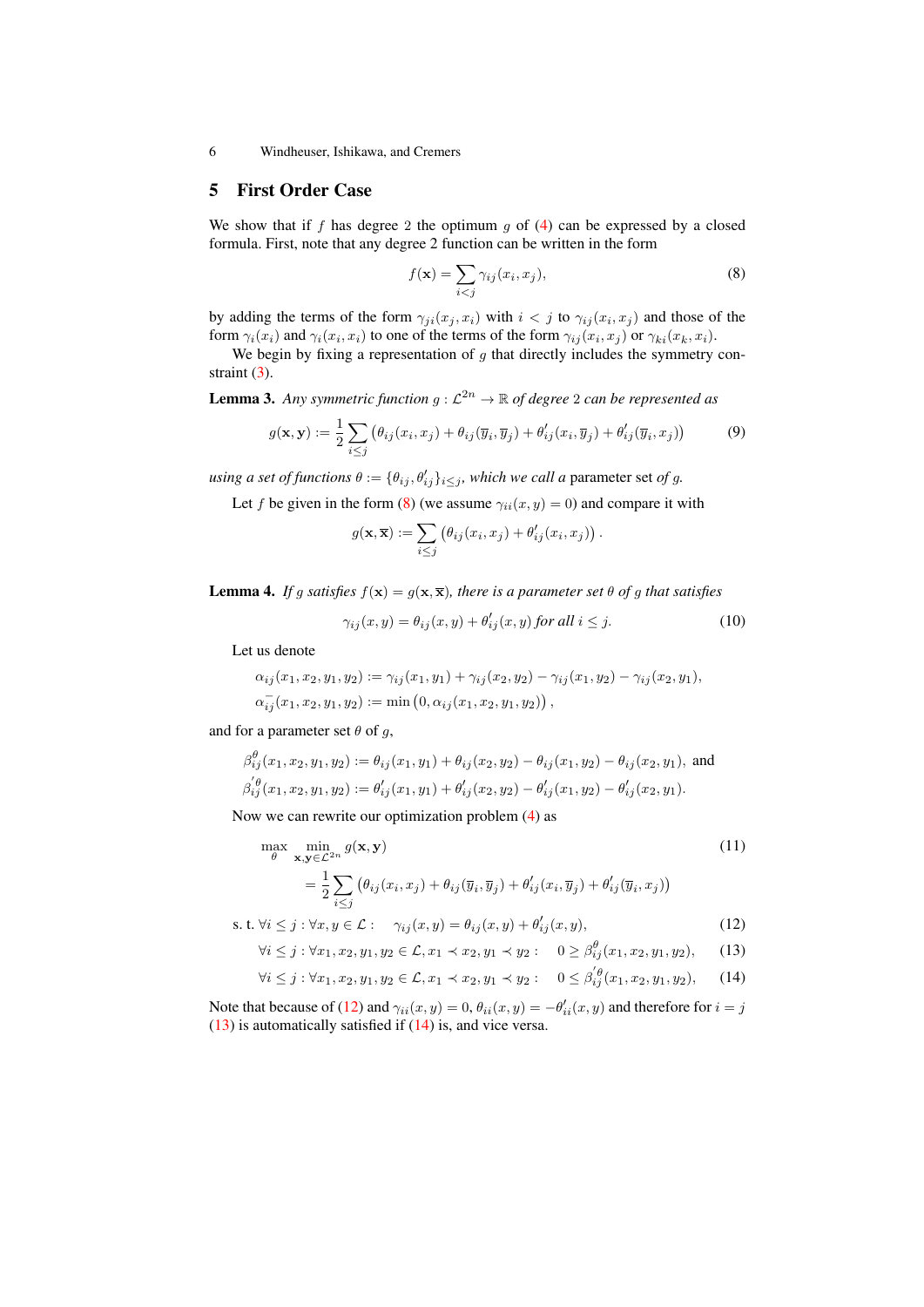

<span id="page-6-3"></span>Fig. 2. Optimal submodular relaxation of a pairwise term  $\gamma_{ij}$ . The plots of of a non-submodular function  $\gamma_{ij}(x_i, x_j) = \min(|x_i - x_j|, 10)$  and its optimal submodular relaxation  $\theta_{ij}$ ,  $\theta'_{ij}$ . They are derived from  $\gamma_{ij}$  by the rules explained in Section [6.](#page-6-0) Note that while  $\theta_{ij}$  is submodular, the function  $\theta'_{ij} = \gamma_{ij} - \theta_{ij}$  is only submodular when one of its arguments is flipped.

Theorem 2. *Let* θ ∗ *be a parameter set of* g *satisfying* [\(12\)](#page-5-1) *and*

<span id="page-6-2"></span>
$$
\beta_{ij}^{\theta^*}(x_1, x_2, y_1, y_2) = \sum_{x_1 \le k < x_2} \sum_{y_1 \le l < y_2} \alpha_{ij}^-(l, l+1, k, k+1). \tag{15}
$$

*Then*  $\theta^*$  *is a maximizer of* [\(11\)](#page-5-4)*.* 

### <span id="page-6-0"></span>6 Implementation

In this section, we will specify how to find an optimal submodular relaxation  $g$  of a given general first-order multi-label function f. Consider f having the form of  $f(\mathbf{x}) =$  $\sum_{i\leq j} \gamma_{ij}(x_i, x_j)$ . The optimal relaxations  $\theta_{ij}, \theta'_{ij}$  for each pairwise term can be construct by setting

$$
\forall i \leq j : \forall x \in \mathcal{L} : \n\theta_{ij}(0, x) = \gamma_{ij}(x, 0),
$$
\n(16)

<span id="page-6-1"></span>
$$
\theta_{ij}(x,0) = \gamma_{ij}(0,x),\tag{17}
$$

$$
\forall i \leq j : \forall x_i, x_j \in \mathcal{L}, x_i > 0, x_j > 0 : \n\theta_{ij}(x_i, x_j) = \alpha_{ij}^-(x_i, x_i - 1, x_j, x_j - 1) \n- \theta_{ij}(x_i - 1, x_j - 1) + \theta_{ij}(x_i, x_j - 1) + \theta_{ij}(x_i - 1, x_j) \text{ and } (18) \n\forall i \leq j : \forall x_i, x_j \in \mathcal{L} :
$$

$$
\theta'_{ij}(x_i, x_j) = \gamma_{ij}(x_i, x_j) - \theta_{ij}(x_i, x_j). \tag{19}
$$

Where the terms  $\theta_{ij}(x_i, x_j)$  in [\(18\)](#page-6-1) are defined iteratively by increasing labels  $x_i$  and  $x_j$ . It can be easily verified that this parameter set satisfies [\(12\)](#page-5-1) and [\(15\)](#page-6-2). Due to Theorem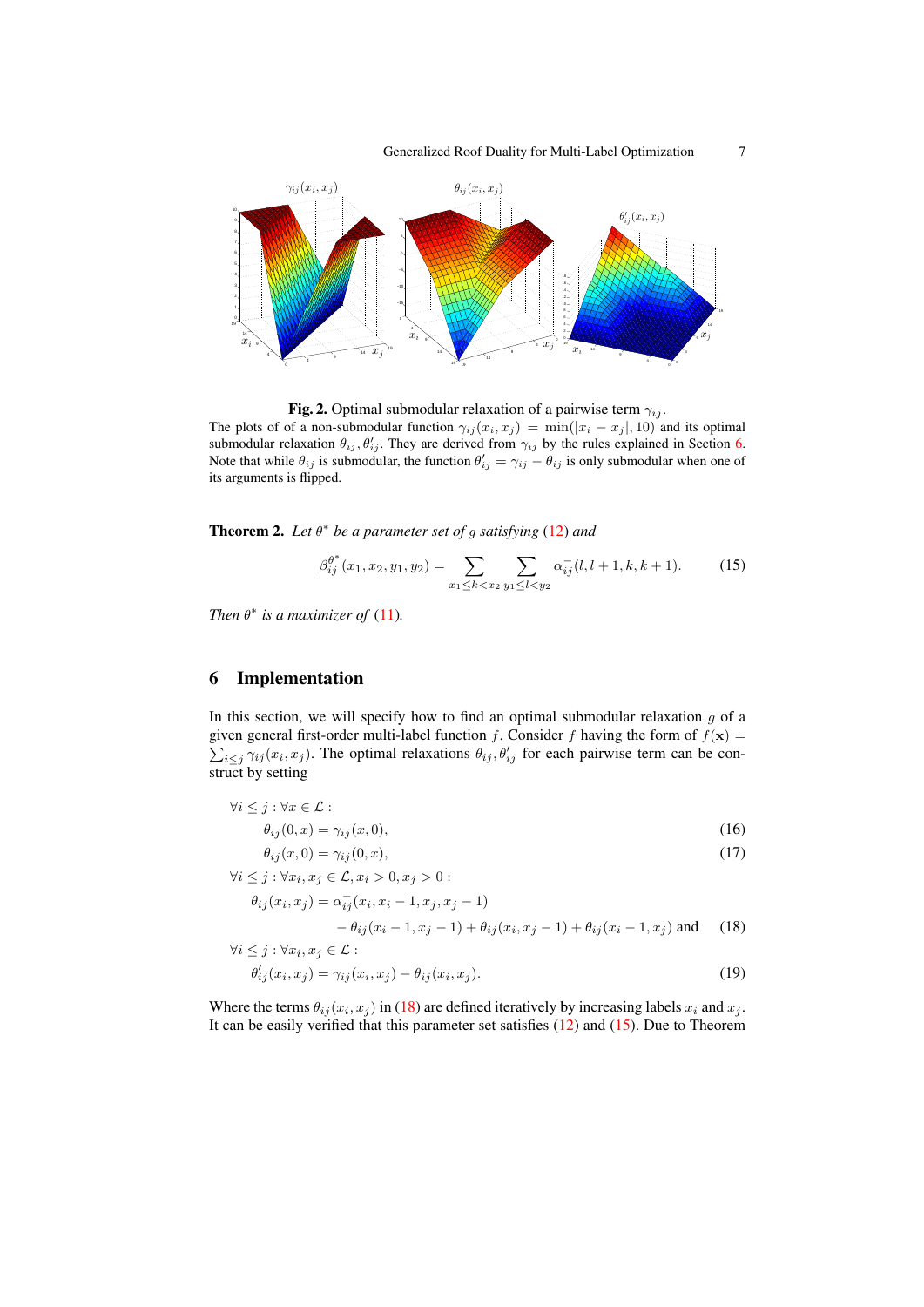<span id="page-7-1"></span>[2](#page-5-5) this parameter set defines a submodular function  $q$  that attains the maximum [\(4\)](#page-2-2) and thus the generalized roof dual. The submodular function  $g$  can be optimized globally in polynomial time by finding a minimum cut in a special graph using the construction of Schlesinger and Flach [\[4\]](#page-12-3).

We note that this construction of  $q$  coincides with the construction by Kohli et al. [\[16\]](#page-13-11) after the application of QPBO. Thus by Theorem [2](#page-5-5) we have shown the optimality of [\[16\]](#page-13-11) regarding the generalized roof dual for multi-label problems.

In Figure [2](#page-6-3) we show an example of an optimal submodular relaxation of a nonsubmodular function  $\gamma_{ij}(x_i, x_j) = \min(|x_i - x_j|, 10)$ .

# 7 Image Denoising Example

The goal of image denoising is to remove the noise from a noisy image. In order to cast the denoising problem as a multi-label MRF, we consider a grey-scale image as a discrete function  $\mathcal{I}: \mathcal{P} \to \{0, \ldots, 255\}$  defined on a finite set of pixels  $\mathcal{P}$ . On the one hand, the denoised image  $x^*$ :  $\mathcal{P} \to \mathcal{L} \subset \{0, \ldots, 255\}$  should be close to the original image  $I$ ; but on the other hand, it should be less noisy. We define the denoised image as the minimum of the first-order multi-label MRF energy

<span id="page-7-0"></span>
$$
\mathbf{x}^* = \arg\min_{\mathbf{x}} \sum_{p \in \mathcal{P}} D_p(\mathbf{x}) + \lambda \sum_{pq \in \mathcal{N}} S_{pq}(\mathbf{x}),\tag{20}
$$

where N is a neighborhood structure on the pixels,  $\lambda \in \mathbb{R}_{\geq 0}$  is a parameter, and  $D_p$ ,  $S_{pq}$ are the data terms and smoothness terms, respectively. In all our experiments, we used the 4-neighborhood as the neighborhood structure. The data term  $D_p(x)$  makes x to stay close to *I* and is defined as  $D_p(\mathbf{x}) = (\mathcal{I}(p) - \mathbf{x}(p))^2$ . We assume that a denoised image is much smoother than the given noisy image. The so-called smoothness prior penalizes strong gradients in  $x$  by measuring the absolute differences of values between two neighboring pixels truncated by some maximum value  $T \in \mathbb{N}$ . It is defined as  $S_{pq}(\mathbf{x}) = \min(|\mathbf{x}(p) - \mathbf{x}(q)|, T)$ . This pairwise term is clearly non-submodular. Its plot and that of its submodular relaxation are shown in Figure [2.](#page-6-3)

By constructing the optimal submodular relaxation  $q$ , we can compute the maximum lower bound of the optimal  $x^*$  with respect to [\(4\)](#page-2-2). Moreover, the minimizer of g also yields a partial labeling. A partial labeling for some variable indicates constraints on the labels that can be assigned to this variable. In the case of image denoising, these constraints are lower and upper bounds on the intensity values of each pixel. In Figure [3,](#page-8-0) the denoising of a small image with different parameters is shown ( $|\mathcal{L}| = 32$  and the standard deviation of the added gaussian noise  $\sigma = 0.2$ ). On the right, the upper and lower bounds for three different parameter values are shown. The Persistency Theorem [1](#page-4-0) guarantees that the optimal denoised image is between these two bounds. For parameters  $T = 6$  and  $T = 8$ , the range in which the optimum lies is rather large; on average, the widths of the range from which each pixel is allowed to take a value are 17.60 and 17.03, respectively. For parameter  $T = 10$ , on average the range in which the optimal denoised pixel lies is 1.09. On the left of Figure [3,](#page-8-0) a plot illustrates the connection between different values for parameters  $T$  and  $\lambda$  and the size of the range in which the optimal denoised pixels lie.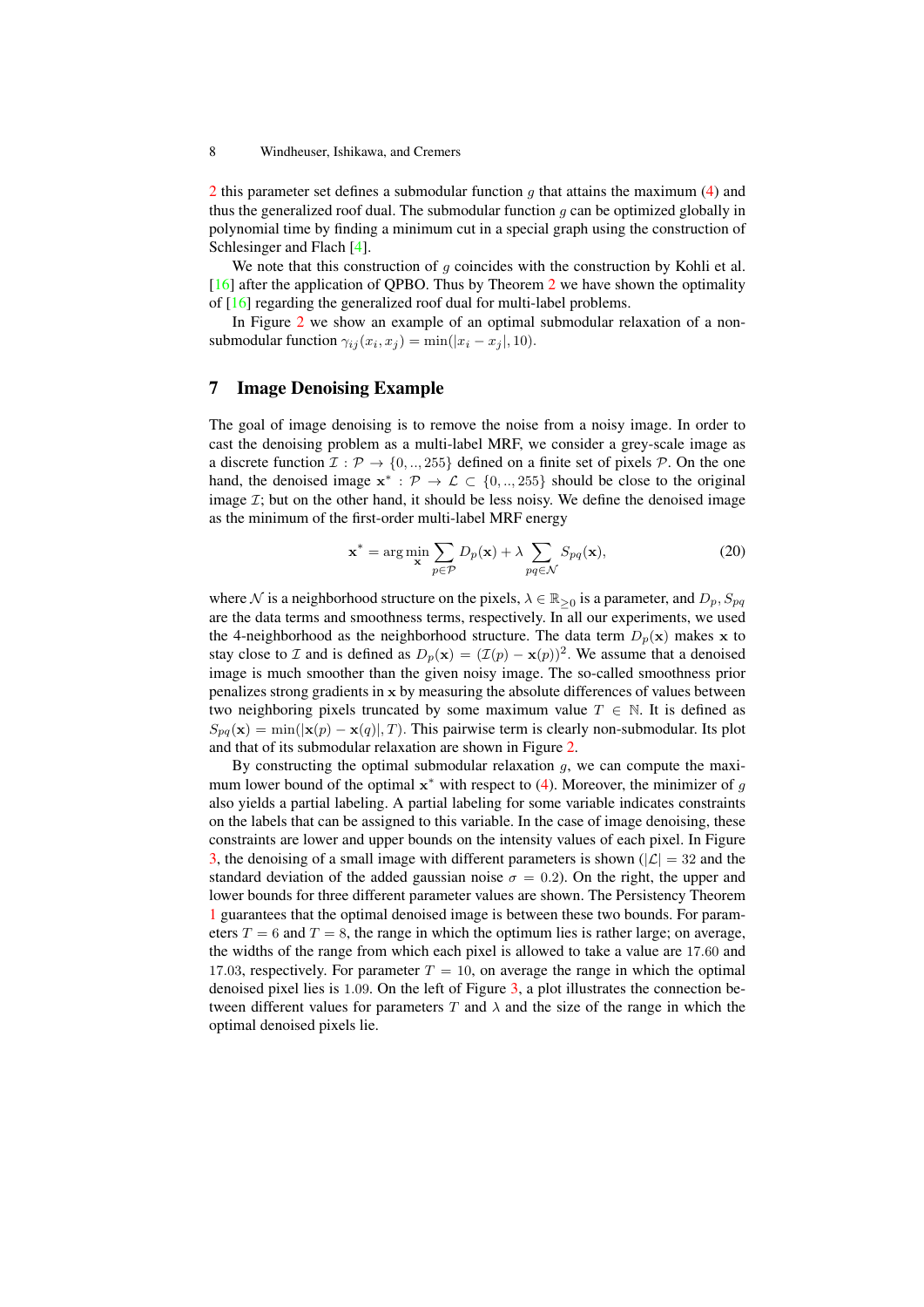### Generalized Roof Duality for Multi-Label Optimization 9



<span id="page-8-0"></span>

Noise is removed from an image by using energy functional [\(20\)](#page-7-0) with different parameter values. Due to the Persistency Theorem [1,](#page-4-0) the computed minimizer of the submodular relaxation yields for each pixel a range in which the optimal labeling must lie. The plot on the left shows the average size of this range per pixel for different parameter values. The smaller the range, the closer the solution of the submodular relaxation is to the optimal solution of the original problem. On the right, the images show the lower and upper bounds of these ranges for three parameter values. For  $T = 6$  and  $T = 8$ , the average sizes are 17.60 and 17.03, respectively, whereas for  $T = 10$  the average size is only 1.09.

### 8 Conclusion

We generalized the concept of roof duality from binary labeling problems to multi-label problems where labels exhibit a linear ordering. As a consequence, we can tackle nonsubmodular multi-label problems in a direct and non-iterative manner. In particular, we prove that an analogue of the persistency property prevails in the multi-label scenario of arbitrary order, which gives us information about an optimal labeling by allowing the exclusion of labels at each pixel that are certainly not part of any optimal solution. Moreover, we show how the optimal submodular relaxation can be constructed for nonsubmodular first-order case of multi-label problems.

*Acknowledgment* This work was partially supported by the Erasmus Mundus-BEAM program, the JST Mathematics Program Sakigake (PRESTO), the JSPS Grant-in-Aid for Scientific Research (B) #24300075, the MEXT Grant-in-Aid for Scientific Research on Innovative Areas #24103709, and the ERC Starting grant 'ConvexVision'.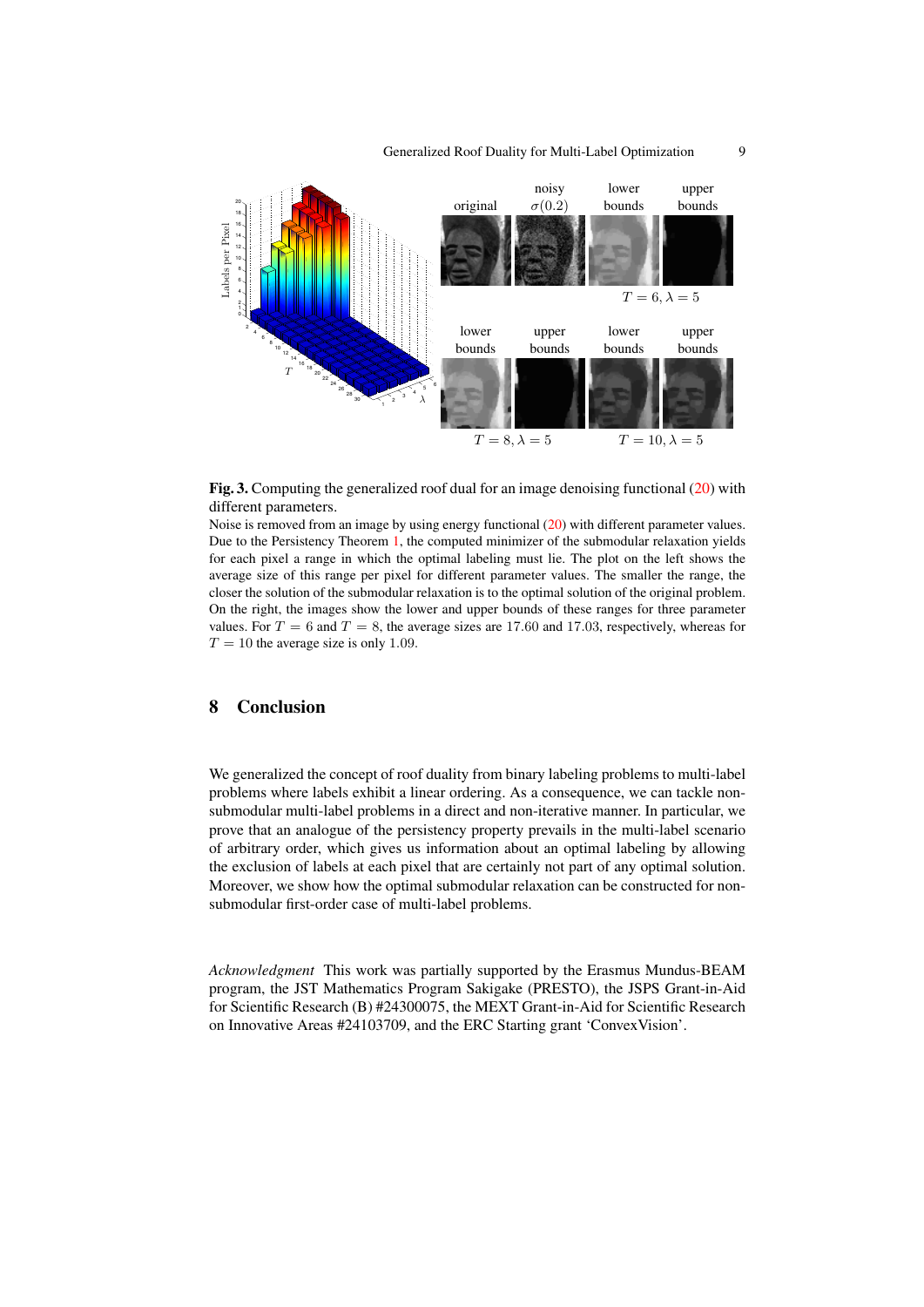### A Proof of Symmetry

*Proof (Lemma [1\)](#page-3-1).* Given a function  $g: \mathcal{L}^{2n} \to \mathbb{R}$  we define its symmetric and asymmetric parts by

$$
g_{\text{sym}}(\mathbf{x}, \mathbf{y}) := \frac{1}{2}(g(\mathbf{x}, \mathbf{y}) + g(\overline{\mathbf{y}}, \overline{\mathbf{x}})),
$$
  

$$
g_{\text{asym}}(\mathbf{x}, \mathbf{y}) := \frac{1}{2}(g(\mathbf{x}, \mathbf{y}) - g(\overline{\mathbf{y}}, \overline{\mathbf{x}})).
$$

We see that the decomposition

$$
g(\mathbf{x}, \mathbf{y}) = g_{\text{sym}}(\mathbf{x}, \mathbf{y}) + g_{\text{asym}}(\mathbf{x}, \mathbf{y})
$$

follows from the definitions. We show that if  $(q, l)$  is a maximum of  $(6)$ , then  $(q_{sym}, l)$  is also a maximum.

To see  $g_{sym}(\mathbf{x}, \mathbf{y}) \ge l$  for any point  $(\mathbf{x}, \mathbf{y})$ , using the maximality of  $(g, l)$ , we have

$$
g(\mathbf{x}, \mathbf{y}) = g_{\text{sym}}(\mathbf{x}, \mathbf{y}) + g_{\text{asym}}(\mathbf{x}, \mathbf{y}) \ge l \text{ and}
$$
  

$$
g(\overline{\mathbf{y}}, \overline{\mathbf{x}}) = g_{\text{sym}}(\mathbf{x}, \mathbf{y}) - g_{\text{asym}}(\mathbf{x}, \mathbf{y}) \ge l.
$$

Adding both inequalities we get the desired result

$$
2g_{sym}(\mathbf{x}, \mathbf{y}) \geq 2l.
$$

The condition  $g_{sym}(\mathbf{x}, \overline{\mathbf{x}}) = f(\mathbf{x})$  for all  $\mathbf{x} \in \mathcal{L}^n$  follows from

$$
\forall \mathbf{x} \in \mathcal{L}^n : g_{\text{sym}}(\mathbf{x}, \overline{\mathbf{x}}) = 1/2(g(\mathbf{x}, \overline{\mathbf{x}}) + g(\overline{\overline{\mathbf{x}}}, \overline{\mathbf{x}})) = g(\mathbf{x}, \overline{\mathbf{x}}) = f(\mathbf{x}).
$$

It remains to show submodularity of  $g_{sym}$ . Choose and fix  $i, j \in \{1, ..., 2n\}, i < j$ and  $(z, z') \in \mathcal{L}^{2n}$ . Let  $i' := (i + n) \text{ mod } 2n$  and  $j' := (j + n) \text{ mod } 2n$ . By definition, the projection of  $g_{sym}$  to  $i, j, (\mathbf{z}, \mathbf{z}')$  can be expressed as

$$
g_{\mathrm{sym}[i,j,(\mathbf{z},\mathbf{z}')]}\big(x,y) := \textcolor{black}{1/2} \left( g_{[i,j,(\mathbf{z},\mathbf{z}')]}\big(x,y) + g_{[i',j',(\overline{\mathbf{z}'},\overline{\mathbf{z}})]}(\overline{x},\overline{y}) \right).
$$

Because g is submodular, for any  $x_1, x_2, y_1, y_2 \in \mathcal{L}$  satisfying  $x_1 < x_2, y_1 < y_2$ , the two inequalities

$$
g_{\left[i,j,\left(\mathbf{z},\mathbf{z}'\right)\right]}(x_1,y_1) + g_{\left[i,j,\left(\mathbf{z},\mathbf{z}'\right)\right]}(x_2,y_2) \le g_{\left[i,j,\left(\mathbf{z},\mathbf{z}'\right)\right]}(x_2,y_1) + g_{\left[i,j,\left(\mathbf{z},\mathbf{z}'\right)\right]}(x_1,y_2)
$$
\n
$$
g_{\left[i',j',\left(\overline{\mathbf{z}'},\overline{\mathbf{z}}\right)\right]}(\overline{x_1},\overline{y_1}) + g_{\left[i',j',\left(\overline{\mathbf{z}'},\overline{\mathbf{z}}\right)\right]}(\overline{x_2},\overline{y_2}) \le g_{\left[i',j',\left(\overline{\mathbf{z}'},\overline{\mathbf{z}}\right)\right]}(\overline{x_2},\overline{y_1}) + g_{\left[i',j',\left(\overline{\mathbf{z}'},\overline{\mathbf{z}}\right)\right]}(\overline{x_1},\overline{y_2})
$$

hold. Adding both inequalities yields the submodularity condition for  $g_{sym}$ , concluding the proof.  $\Box$ 

# B Proof of Persistency

<span id="page-9-0"></span>The proof of the persistency statement needs several preliminary observations. The first one is a equivalent definition of submodularity.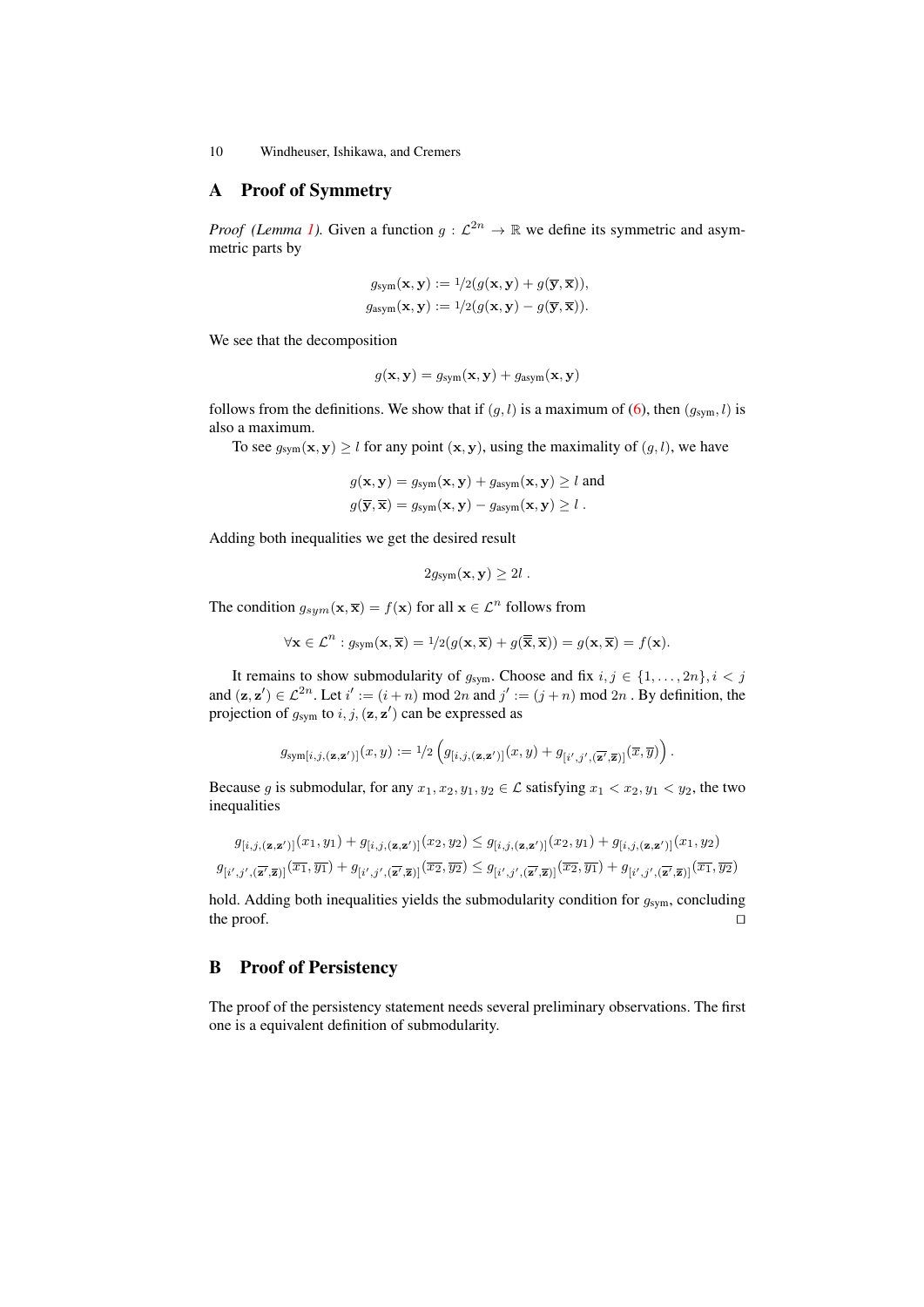<span id="page-10-4"></span>**Lemma 5** ([\[17\]](#page-13-12) **Lemma 1).**  $g : \mathcal{L}^n \to \mathbb{R}$  is submodular if and only if

<span id="page-10-1"></span>
$$
\forall \mathbf{x}, \mathbf{y} \in \mathcal{L}^n : g(\mathbf{x}) + g(\mathbf{y}) \ge g(\min(\mathbf{x}, \mathbf{y})) + g(\max(\mathbf{x}, \mathbf{y})).
$$

This allows us to prove Lemma [2.](#page-4-3)

*Proof* (*Lemma 2*). For any point  $(\mathbf{x}, \mathbf{y}) \in \mathcal{L}^{2n}$  it holds:

| $g(\mathbf{x}, \mathbf{y}) = 1/2(g(\mathbf{x}, \mathbf{y}) + g(\overline{\mathbf{y}}, \overline{\mathbf{x}}))$                                                                                    | (symmetry)                                       |
|---------------------------------------------------------------------------------------------------------------------------------------------------------------------------------------------------|--------------------------------------------------|
| $\geq 1/2(g(\min(\mathbf{x}, \overline{\mathbf{y}}), \min(\overline{\mathbf{x}}, \mathbf{y})) + g(\max(\mathbf{x}, \overline{\mathbf{y}}), \max(\overline{\mathbf{x}}, \mathbf{y})))$ (Lemma (5)) |                                                  |
| $= 1/2(g(\min(\mathbf{x},\overline{\mathbf{y}}),\min(\overline{\mathbf{x}},\mathbf{y})) + g(\min(\overline{\mathbf{x}},\mathbf{y}),\min(\mathbf{x},\overline{\mathbf{y}})))$                      | $(\max(x,y) = \min(\overline{x}, \overline{y}))$ |
| $= g(\min(\mathbf{x}, \overline{\mathbf{y}}), \min(\overline{\mathbf{x}}, \mathbf{y})).$                                                                                                          | (symmetry)                                       |

Finally observe that  $(\min(\mathbf{x}, \overline{\mathbf{y}}), \min(\overline{\mathbf{x}}, \mathbf{y})) \in \mathcal{S}^n$ . . **utilize the contract of the contract of the contract of the contract of the contract of the contract of the contract of the contract of the contract of the contract of the contract of the contract of the contract of the** 

The next lemma is directly used in the proof of persistency.

<span id="page-10-2"></span>**Lemma 6.** Let  $g : S^n \to \mathbb{R}$  be a submodular, symmetric function, for any point  $(x, y) \in$  $S<sup>n</sup>$  and any minimizer  $(x^*, y^*) \in S<sup>n</sup>$  of g the following inequality is true:

 $g(\mathbf{x}, \mathbf{y}) \geq g(\min(\max(\mathbf{x}, \mathbf{x}^*), \overline{\mathbf{y}}, \overline{\mathbf{y}}^*), \min(\max(\mathbf{y}, \mathbf{y}^*), \overline{\mathbf{x}}, \overline{\mathbf{x}}^*)).$ 

*Proof.* From submodularity and Lemma [5](#page-9-0) we have

$$
g(\mathbf{x}, \mathbf{y}) + g(\mathbf{x}^*, \mathbf{y}^*) \ge g(\min(\mathbf{x}, \mathbf{x}^*), \min(\mathbf{y}, \mathbf{y}^*)) + g(\max(\mathbf{x}, \mathbf{x}^*), \max(\mathbf{y}, \mathbf{y}^*)). \tag{21}
$$

Because  $(x^*, y^*)$  is a minimizer of g it is also true that

$$
g(\mathbf{x}^*, \mathbf{y}^*) \le g(\min(\mathbf{x}, \mathbf{x}^*), \min(\mathbf{y}, \mathbf{y}^*)).
$$
\n(22)

<span id="page-10-0"></span> $\Box$ 

Using [\(22\)](#page-10-0) to simplify [\(21\)](#page-10-1) and applying Lemma [2](#page-4-3) afterwards yields the proposition:

$$
g(\mathbf{x}, \mathbf{y}) \ge g(\max(\mathbf{x}, \mathbf{x}^*), \max(\mathbf{y}, \mathbf{y}^*))
$$
  
\n
$$
\ge g(\min(\max(\mathbf{x}, \mathbf{x}^*), \max(\mathbf{y}, \mathbf{y}^*)), \min(\max(\mathbf{x}, \mathbf{x}^*), \max(\mathbf{y}, \mathbf{y}^*)))
$$
  
\n
$$
= g(\min(\max(\mathbf{x}, \mathbf{x}^*), \overline{\mathbf{y}}, \overline{\mathbf{y}}^*), \min(\overline{\mathbf{x}}, \overline{\mathbf{x}}^*, \max(\mathbf{y}, \mathbf{y}^*)))
$$

Before we come to the final proof we state a direct consequence of the overwrite operator's definition:

**Corollary 1.** For any point  $x \in \mathcal{L}^n$  and  $(x^*, y^*) \in \mathcal{S}^n$  define  $z := x \leftarrow (x^*, y^*)$ . It *holds*

<span id="page-10-3"></span>
$$
z_i = \min(\overline{y}_i^*, \max(x_i^*, x_i)) \text{ and}
$$
  

$$
\overline{z}_i = \min(\overline{x}_i^*, \max(y_i^*, \overline{x}_i)).
$$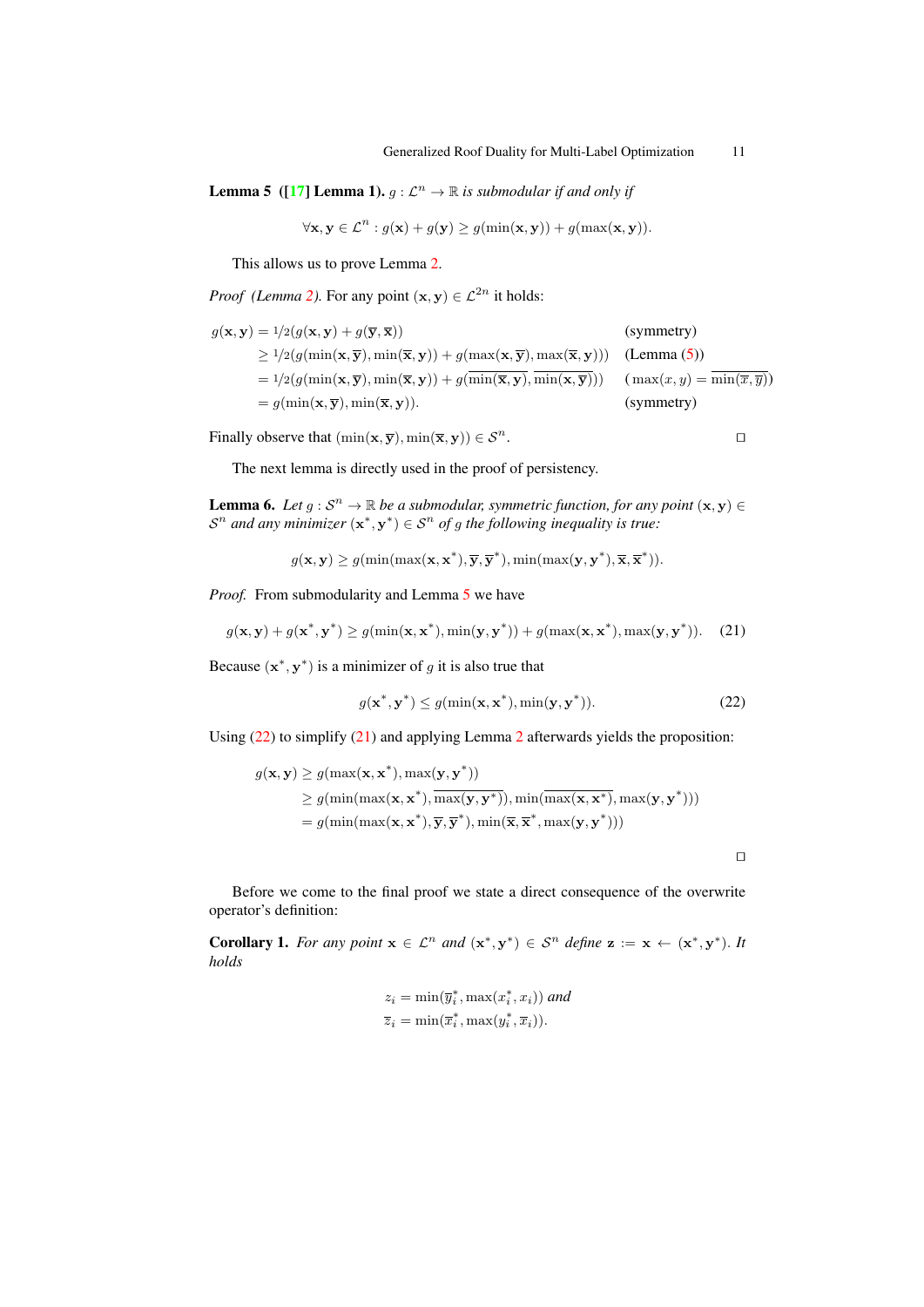*Proof (Theorem [1\)](#page-4-0)*. For any  $x \in \mathcal{L}^n$  it holds

| $f(\mathbf{x}) = q(\mathbf{x}, \overline{\mathbf{x}})$                                                                                                                                                                                                                                                                                          | (Property $(1)$ ) |
|-------------------------------------------------------------------------------------------------------------------------------------------------------------------------------------------------------------------------------------------------------------------------------------------------------------------------------------------------|-------------------|
| $\geq g(\min(\max(\mathbf{x}, \mathbf{x}^*), \mathbf{x}, \overline{\mathbf{y}}^*), \min(\overline{\mathbf{x}}, \overline{\mathbf{x}}^*, \max(\overline{\mathbf{x}}, \mathbf{y}^*)))$                                                                                                                                                            | (Lemma 6)         |
| $= g(\min(\mathbf{x}, \overline{\mathbf{y}}^*) , \min(\overline{\mathbf{x}}, \overline{\mathbf{x}}^*))$                                                                                                                                                                                                                                         | (simplification)  |
| $\geq \frac{g(\min(\max(\min(\mathbf{x}, \overline{\mathbf{y}}^*), \mathbf{x}^*, \overline{\min(\overline{\mathbf{x}}, \overline{\mathbf{x}}^*, \overline{\mathbf{y}}^*, \overline{\mathbf{y}}^*, \overline{\min(\max(\min(\overline{\mathbf{x}}, \overline{\mathbf{x}}^*, \mathbf{y}^*, \overline{\mathbf{x}}^*, \overline{\mathbf{x}}^*)))}}$ | (Lemma 6)         |
| $= \frac{g(\ \min(\max(\min(\mathbf{x},\overline{\mathbf{y}}^*),\mathbf{x}^*),\max(\mathbf{x},\mathbf{x}^*),\overline{\mathbf{y}}^*),}{\min(\max(\min(\overline{\mathbf{x}},\overline{\mathbf{x}}^*),\mathbf{y}^*),\max(\overline{\mathbf{x}},\mathbf{y}^*),\overline{\mathbf{x}}^*))}$                                                         | (simplification)  |
| $= g(\min(\max(\mathbf{x}, \mathbf{x}^*, \overline{\mathbf{y}}^*, \min(\max(\overline{\mathbf{x}}, \mathbf{y}^*, \overline{\mathbf{x}}^*))$                                                                                                                                                                                                     | (simplification)  |
| $= g(\mathbf{x} \leftarrow (\mathbf{x}^*, \mathbf{y}^*), \overline{\mathbf{x} \leftarrow (\mathbf{x}^*, \mathbf{y}^*)}).$                                                                                                                                                                                                                       | (Corollary 1)     |

 $\Box$ 

 $\Box$ 

# C Proofs of the First Order Case

*Proof* (Lemma [3\)](#page-5-6). Any degree 2 function  $g(x, y)$  can be written

<span id="page-11-0"></span>
$$
g(\mathbf{x},\mathbf{y}) = \sum_{i\leq j} \left( \chi_{ij}(x_i,x_j) + \chi'_{ij}(\overline{y}_i,\overline{y}_j) + \chi''_{ij}(x_i,\overline{y}_j) + \chi''_{ij}(\overline{y}_i,x_j) \right).
$$

Then we have

$$
g(\mathbf{x}, \mathbf{y}) + g(\overline{\mathbf{y}}, \overline{\mathbf{x}}) = \sum_{i \leq j} (\chi_{ij}(x_i, x_j) + \chi'_{ij}(x_i, x_j) + \chi_{ij}(\overline{y}_i, \overline{y}_j) + \chi'_{ij}(\overline{y}_i, \overline{y}_j) + \chi''_{ij}(x_i, \overline{y}_j) + \chi''_{ij}(x_i, \overline{y}_j) + \chi''_{ij}(\overline{y}_i, x_j) + \chi''_{ij}(\overline{y}_i, x_j)).
$$

The proposition follows if we define

$$
\theta_{ij}(x, y) = \chi_{ij}(x, y) + \chi'_{ij}(x, y), \quad \theta'_{ij}(x, y) = \chi''_{ij}(x, y) + \chi''_{ij}(x, y).
$$

*Proof* (*Lemma* [4\)](#page-5-7). Let  $\bar{\theta}$  be a parameter set of g. Define

$$
\eta_{ij}(x,y) = \bar{\theta}_{ij}(x,y) + \bar{\theta}'_{ij}(x,y) - \gamma_{ij}(x,y).
$$

Because of  $f(\mathbf{x}) = g(\mathbf{x}, \overline{\mathbf{x}})$ , we have for any  $\mathbf{x} \in \mathcal{L}^n$ :

$$
h(\mathbf{x}) = \sum_{i \le j} \eta_{ij}(x_i, x_j) = 0
$$
\n(23)

and therefore if we define  $\theta$  as

$$
\theta_{ij}(x,y) = \bar{\theta}_{ij}(x,y) - \eta_{ij}(x,y), \quad \theta'_{ij}(x,y) = \bar{\theta}'_{ij}(x,y),
$$

it is a parameter set of g because of [\(9\)](#page-5-8) and [\(23\)](#page-11-0), and it satisfies [\(10\)](#page-5-9).  $\square$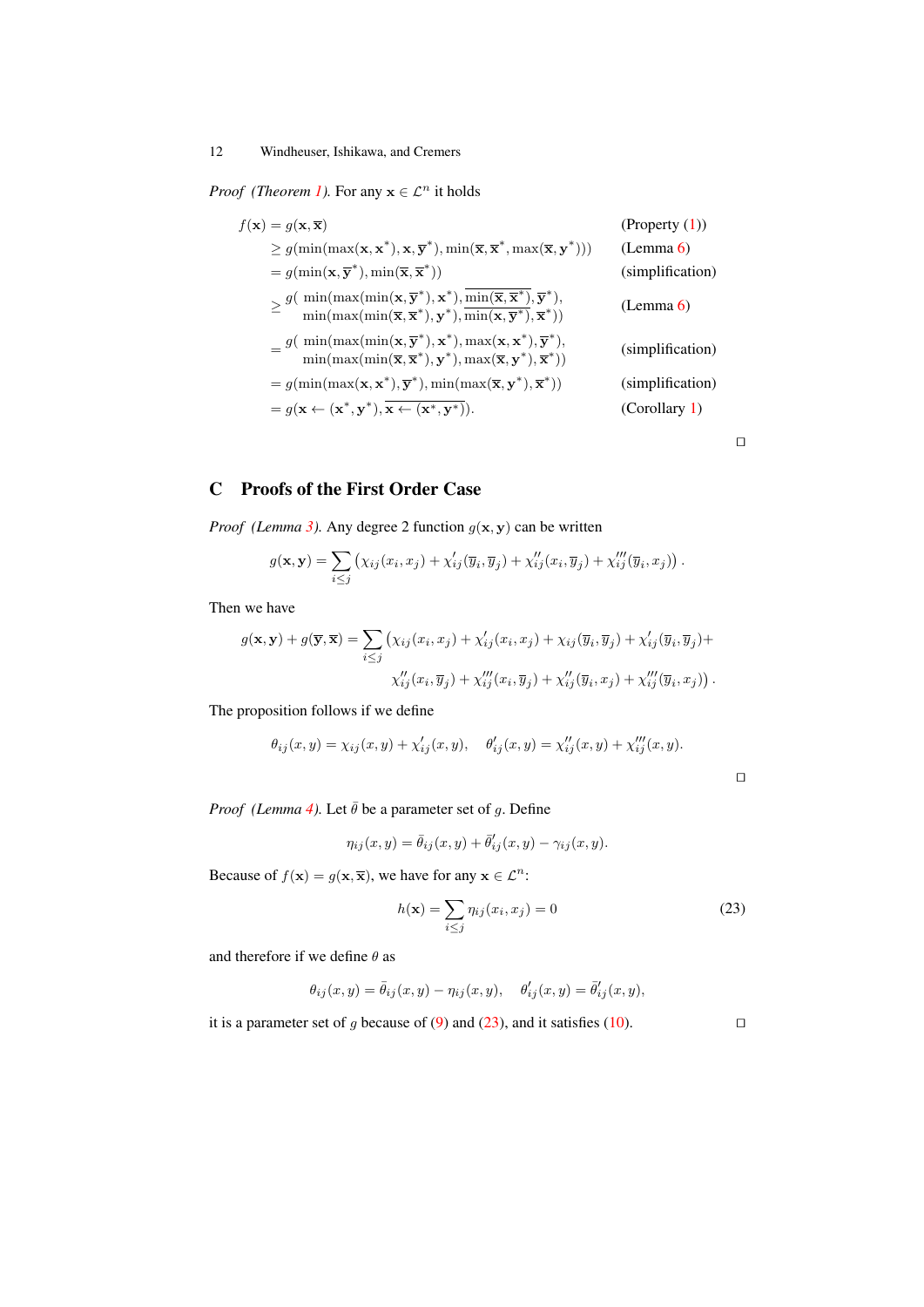*Proof (Theorem [2\)](#page-5-5).* By [\(12\)](#page-5-1), we have

$$
\alpha_{ij}(x_1, x_2, y_1, y_2) = \beta_{ij}^{\theta}(x_1, x_2, y_1, y_2) + \beta_{ij}^{'\theta}(x_1, x_2, y_1, y_2).
$$

Thus the conditions  $(13)$  and  $(14)$  are equivalent to

<span id="page-12-4"></span>
$$
\forall i \leq j, \forall x_1, x_2, y_1, y_2 \in \mathcal{L}, x_1 \prec x_2, y_1 \prec y_2:
$$
  
\n
$$
\alpha_{ij}^-(x_1, x_2, y_1, y_2) \geq \beta_{ij}^{\theta}(x_1, x_2, y_1, y_2).
$$
\n(24)

Moreover, for any  $x_1 < x_2 < x_3, y_1 < y_2 < y_3$ , we have

θ

$$
\beta_{ij}^{\theta}(x_1, x_3, y_1, y_3) = \beta_{ij}^{\theta}(x_1, x_2, y_1, y_2) + \beta_{ij}^{\theta}(x_1, x_2, y_2, y_3) +
$$
  

$$
\beta_{ij}^{\theta}(x_2, x_3, y_1, y_2) + \beta_{ij}^{\theta}(x_2, x_3, y_2, y_3), \text{ and}
$$
  

$$
\alpha_{ij}^-(x_1, x_3, y_1, y_3) \ge \alpha_{ij}^-(x_1, x_2, y_1, y_2) + \alpha_{ij}^-(x_1, x_2, y_2, y_3) +
$$
  

$$
\alpha_{ij}^-(x_2, x_3, y_1, y_2) + \alpha_{ij}^-(x_2, x_3, y_2, y_3).
$$

Thus, the constraint  $\alpha_{ij}^- \ge \beta_{ij}^\theta$  for the block  $(x_1, x_3, y_1, y_3)$  follows from that for the four blocks  $(x_1, x_2, y_1, y_2)$ ,  $(x_1, x_2, y_2, y_3)$ ,  $(x_2, x_3, y_1, y_2)$ , and  $(x_2, x_3, y_2, y_3)$ . In other words, the constraints for smaller blocks are more strict. Therefore,  $(24)$  is equivalent to the conditions for the smallest blocks:

<span id="page-12-5"></span>
$$
\forall i \leq j : \forall x, y \in \{0, \dots, l-2\} : \alpha_{ij}^-(x, x+1, y, y+1) \geq \beta_{ij}^{\theta}(x, x+1, y, y+1). \tag{25}
$$

Thus, from [\(15\)](#page-6-2),  $\theta^*$  is a feasible solution to [\(11\)](#page-5-4). By [\(25\)](#page-12-5), the constraint

<span id="page-12-6"></span>
$$
\forall i < j : \forall x_1, x_2, y_1, y_2 \in \mathcal{L}, x_1 \prec x_2, y_1 \prec y_2 : \\
\sum_{x_1 \le x < x_2} \sum_{y_1 \le y < y_2} \alpha^-(x, x+1, y, y+1) \ge \beta_{ij}^\theta(x_1, x_2, y_1, y_2) \tag{26}
$$

is also necessary. Because Lemma [2](#page-4-3) allows us to assume  $x_i < \overline{y}_i$  and  $x_j < \overline{y}_j$ ,

$$
g(\mathbf{x}, \mathbf{y}) = \frac{1}{2} \sum_{i \leq j} \left( \beta_{ij}^{\theta}(x_i, \overline{y}_i, x_j, \overline{y}_j) + \gamma_{ij}(x_i, \overline{y}_j) + \gamma_{ij}(\overline{y}_i, x_j) \right)
$$

is maximum if equality is attained on all constraints of [\(26\)](#page-12-6). Thus,  $\theta^*$  is optimal.  $\square$ 

#### References

- <span id="page-12-0"></span>1. Kolmogorov, V., Zabih, R.: What energy functions can be minimized via graph cuts? IEEE Transactions Pattern Analysis and Machine Intelligence 24 (2004) 657–673 [1](#page-0-0)
- <span id="page-12-1"></span>2. Boykov, Y., Veksler, O., Zabih, R.: Fast approximate energy minimization via graph cuts. IEEE Transactions Pattern Analysis and Machine Intelligence 23 (2001) 1222–1239 [1](#page-0-0)
- <span id="page-12-2"></span>3. Ishikawa, H.: Exact optimization for Markov random fields with convex prio rs. IEEE Transactions Pattern Analysis and Machine Intelligence 25 (2003) 1333–1336 [1](#page-0-0)
- <span id="page-12-3"></span>4. Schlesinger, D., Flach, B.: Transforming an arbitrary minsum problem into a binary one. Technical report, TU Dresden (2006) [1,](#page-0-0) [8](#page-7-1)